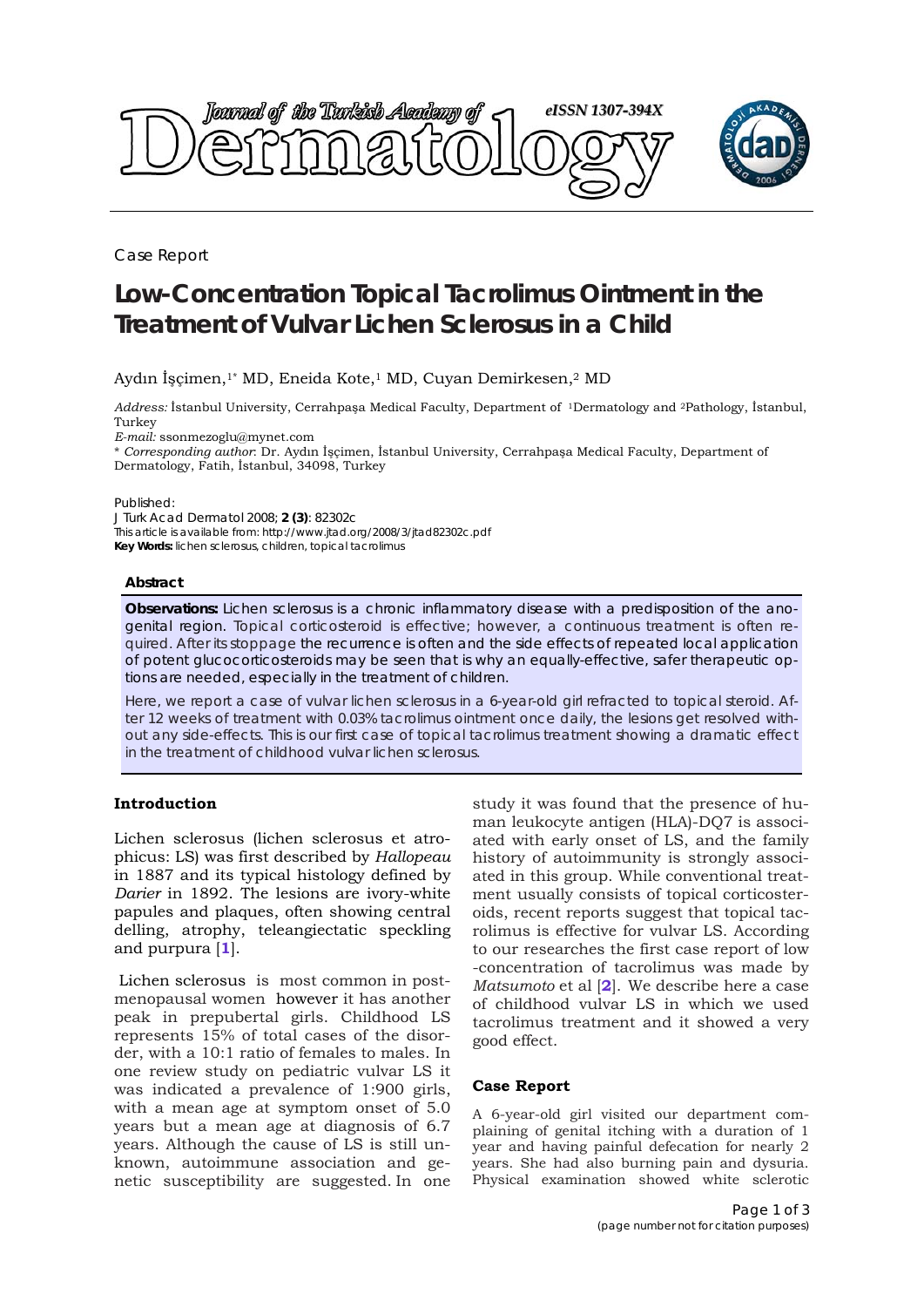*J Turk Acad Dermatol* 2008; **2 (3)**: 82302c. http://www.jtad.org/2008/3/jtad82302c.pdf



**Figure 1.** Vulvar and perianal lichen sclerosus (LS) showing whitish sclerotic plaques

skin changes surrounded by a erythematous border in the vulvar and perianal region (**Figure 1**). A biopsy specimen obtained from the labia major showed typical histological features of LS, epidermal ortohyperkeratosis, hipergranulosis, colloid body present in the basal layer. In the subepidermal papillar dermis a band-like lymphocytic and histiocytic infiltration was present (**Figure 2**).

The patient had used local steroids before but there was no any improvement. We applied 0.03% topical tacrolimus (Protopic, *Astellas Pharmaceutical*) ointment once a day. Clinical examination and recording of patient symptoms was performed before, after three weeks and after three months of therapy. After three weeks there was an improvement of pruritus, dysuria and painful defecation. The erythema around the lesion was decreased. After six weeks the erythema was completely disappeared and the skin lesions resolved completely after 10 weeks (**Figure 3**).



**Figure 3.** After 6 weeks of treatment with 0.03% tacrolimus ointment.



**Figure 2.** Biopsy showed typical histological features of LS, epidermal ortohyperkeratosis, hipergranulosis, colloid body present in the basal layer. In the subepidermal papillar dermis a band-like lymphocytic and histiocytic infiltration was present (HE)

## **Discussion**

Topical corticosteroids remain the primary treatment of vulvar LS, with evidence for efficacy indicated from several small case studies.Super potent corticosteroids, such as betamethasone clobetasol and clobetasol propionate, have provided satisfactory results in vulvar LS including childhood vulvar LS. However, LS requires continuous topical steroid treatment because of a high recurrence rate of up to 82% after stopping steroids. In addition, long-term use of super potent topical corticosteroids can cause skin atrophy and teleangiectasia [**2**]. The first report of the use of topical tacrolimus which does not induce skin atrophy in the treatment of vulvar lichen sclerosus was made by *Assmann* et al. The immunomodulatory macrolide tacrolimus acts by inhibition of calcineurin, leading to an inhibition of nuclear gene transcription of interleukin 2 and several other pro-inflammatory cytokines. Consequently, activation and differentiation of T cells and other inflammatory cells are suppressed. Tacrolimus ointment reveals therapeutic efficacy and safety in short- and long-term treatment of atopic eczema in adults and children. Regarding that T lymphocytes and other inflammatory cells are direct targets of tacrolimus [**3**]. Complete remission was obtained in our case within 12 weeks by application of 0.03% topical tacrolimus once daily. *Böhm* et al. reported that the tacrolimus blood levels in the patients treated with 0.03% topical tacrolimus were below or at the detection limit;